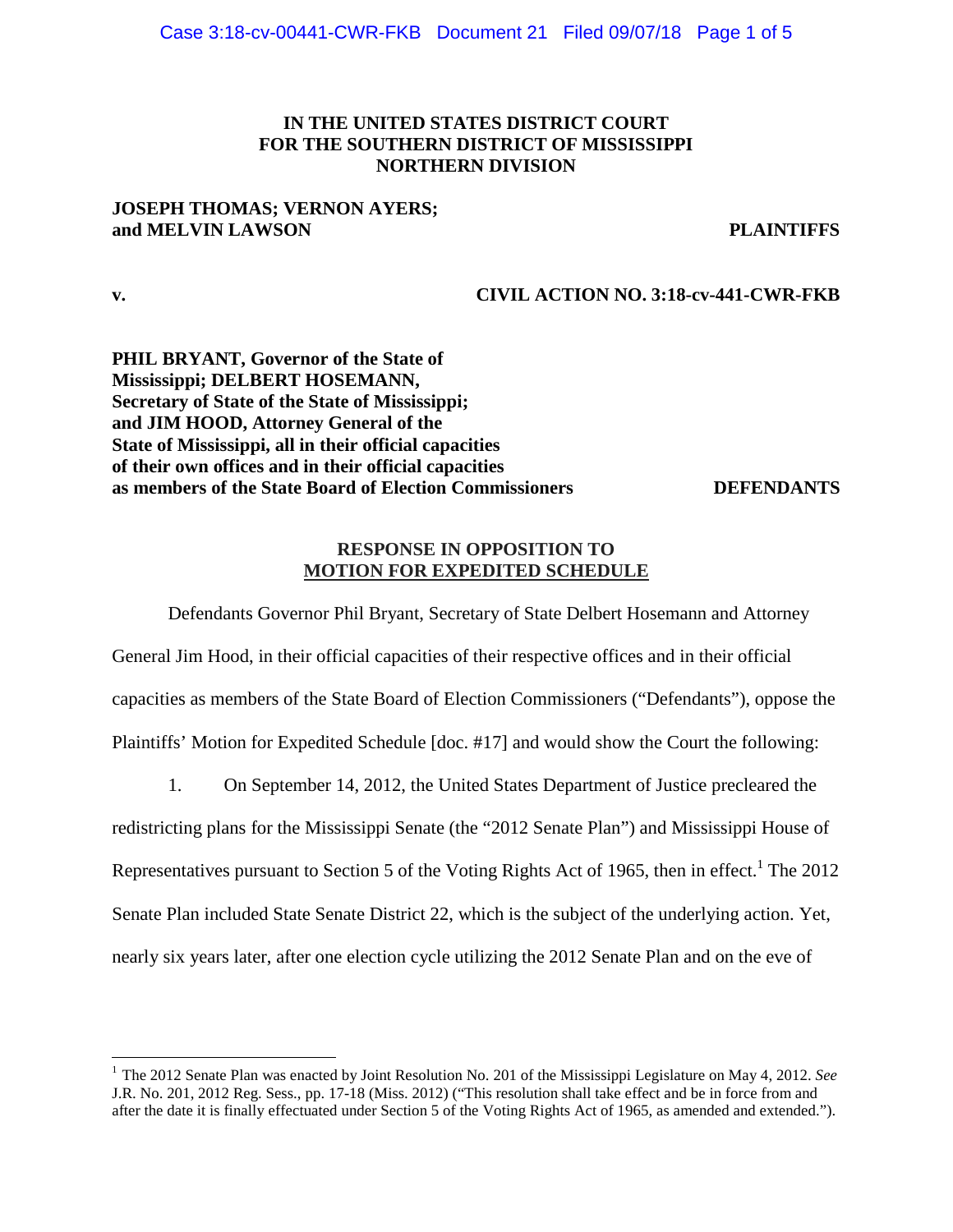# Case 3:18-cv-00441-CWR-FKB Document 21 Filed 09/07/18 Page 2 of 5

another before the decennial statewide redistricting in 2020, Plaintiffs only now file their suit and the corresponding motion to expedite.

2. Defendants should not be forced into a compact and expedited trial schedule on an expert-intensive and complex legal issue solely because Plaintiffs waited six years to bring their suit. The relief Plaintiffs seek is a creature of their own making. Their voluntary and inexcusable delay and inaction should not be to the detriment of Defendants and affected voters, candidates, political parties and election officials—especially when this action should be dismissed. As provided in Defendants' pending Motion for Summary Judgment [doc. #19] and corresponding Memorandum [doc. #20], each of which is fully incorporated by reference herein, Plaintiffs' claim and requested injunctive relief should be dismissed as barred by the applicable statute of limitations, the doctrine of laches and for suing the wrong parties. *See Wilson v. Garcia*, 471 U.S. 261, 266-67 (1985) (courts must "fill in the gap" by utilizing applicable state statute of limitations when no express federal limitations period exists); *Tucker v. Hosemann*, 2010 WL 4384223, at \*4 (N.D. Miss. Oct. 28, 2010) (doctrine of laches applies "when plaintiffs (1) delay in asserting a right or claim; (2) the delay was not excusable; and (3) there was undue prejudice to the party against whom the claim was asserted."); *see also Common Cause v. Rucho*, No. 1:16-CV-1026, No. 1:16-CV-1164, 2018 WL 4214331, \*1 (M.D. N.C. Sept. 4, 2018) (finding "insufficient time for this Court to approve a new districting plan" and that imposing a new schedule for North Carolina's congressional elections "would, at this late juncture, unduly interfere with the State's electoral machinery and likely confuse voters and depress turnout.").

3. Furthermore, Plaintiffs' contention that an expedited schedule would afford this Court the opportunity to move the candidate qualifying period, if necessary, is belied by the

2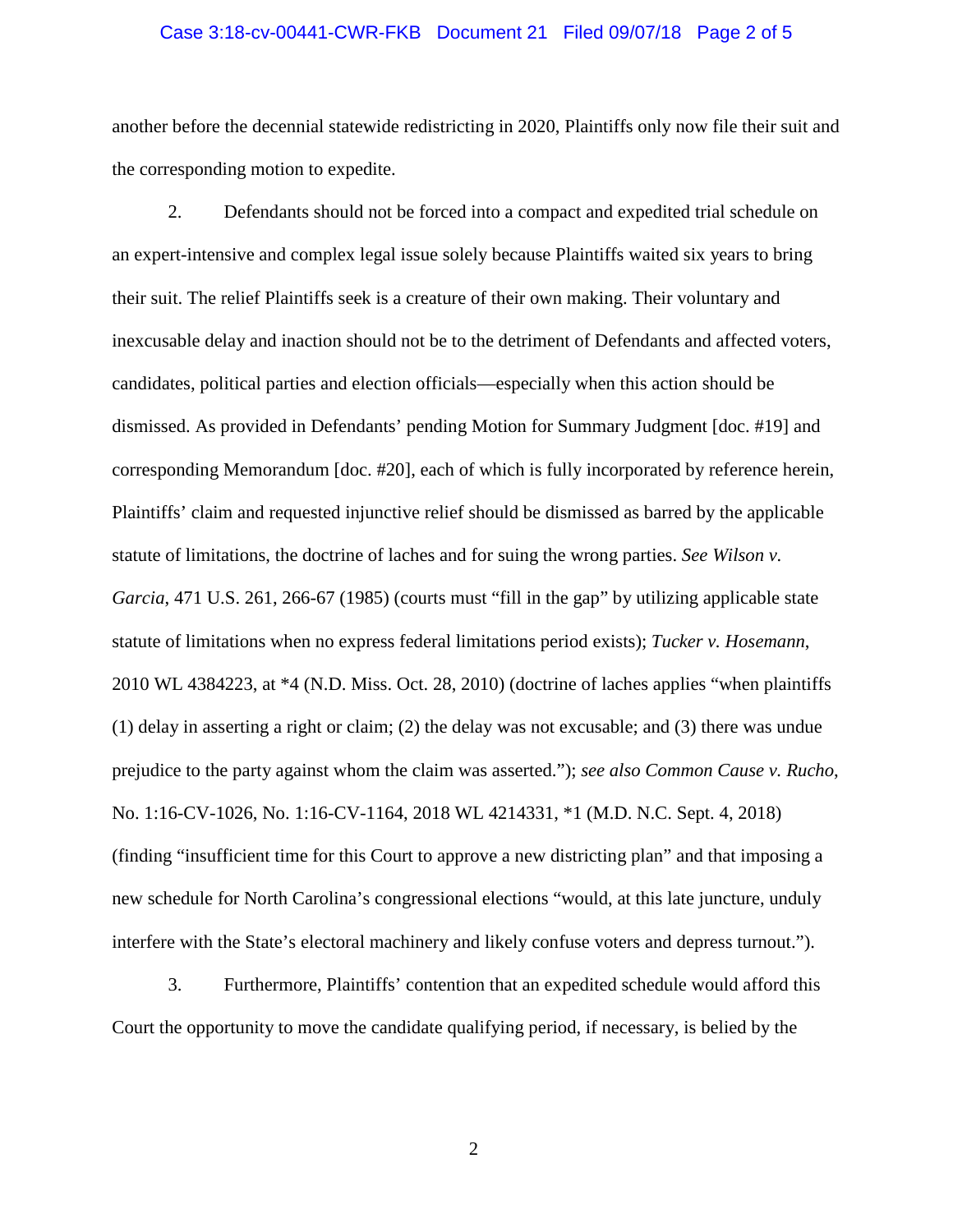reasoning of the court in *Smith v. Clark*, 189 F. Supp. 2d 529 (S.D. Miss. 2002), cited by the

Plaintiffs in their motion. In that case, the Court held:

[W]e are convinced that a postponement of that [qualifying] deadline would likely create confusion, misapprehension and burdens for the voters, for the political parties, and for the candidates. As we said in our order, many voters want to participate in the election process to a greater extent than mere voting. They want to know the candidates personally, to select their choice, to give money to their selection, and to organize the people in their precincts or counties in the campaign for their choice. Given that all previous districts are being cross-mixed by the loss of one congressional representative, resolving these new problems will take all the pre-primary time that the present statute allows. If we delay the establishment of election districts and advance qualifying dates, such voters who want to become fully involved in the process will not timely know in which district they are going to be placed, and thus will not timely know where and with whom to become involved. The same situation will exist for the candidates. Postponing the election schedule means that the candidates and political parties would encounter campaign and election burdens—that is, significant time constraints on getting acquainted with new voters, establishing organizations in new election districts and the multiple new precincts and counties therein, raising campaign funds within the new districts, developing strategies for particular geographic areas, etc. …

*In sum, we find that postponement of the qualifying deadline would be damaging to the rights of the voters, the candidates and the political parties, and would contravene established state policy that should be respected.* We therefore decline to order postponement of the deadline in order to await a preclearance decision, especially when we have no way of determining if and when preclearance will occur.

*Smith v. Clark*, 189 F. Supp. 2d 529, 535–36 (S.D. Miss. 2002) (emphasis added); *see also Martin v. Mabus*, 700 F. Supp. 327, 343- 344 (S. D. Miss. 1988) (declining to set compressed schedule for judicial elections after finding Section 2 violation). As recognized by the *Smith* Court, moving the qualifying deadline would result in voter confusion and place an unnecessary burden on political parties, candidates and election officials. This further solidifies the basis for dismissal under the doctrine of laches as set forth in Defendants' summary judgment motion and accompanying memorandum and, therefore, supports denial of the instant motion to expedite.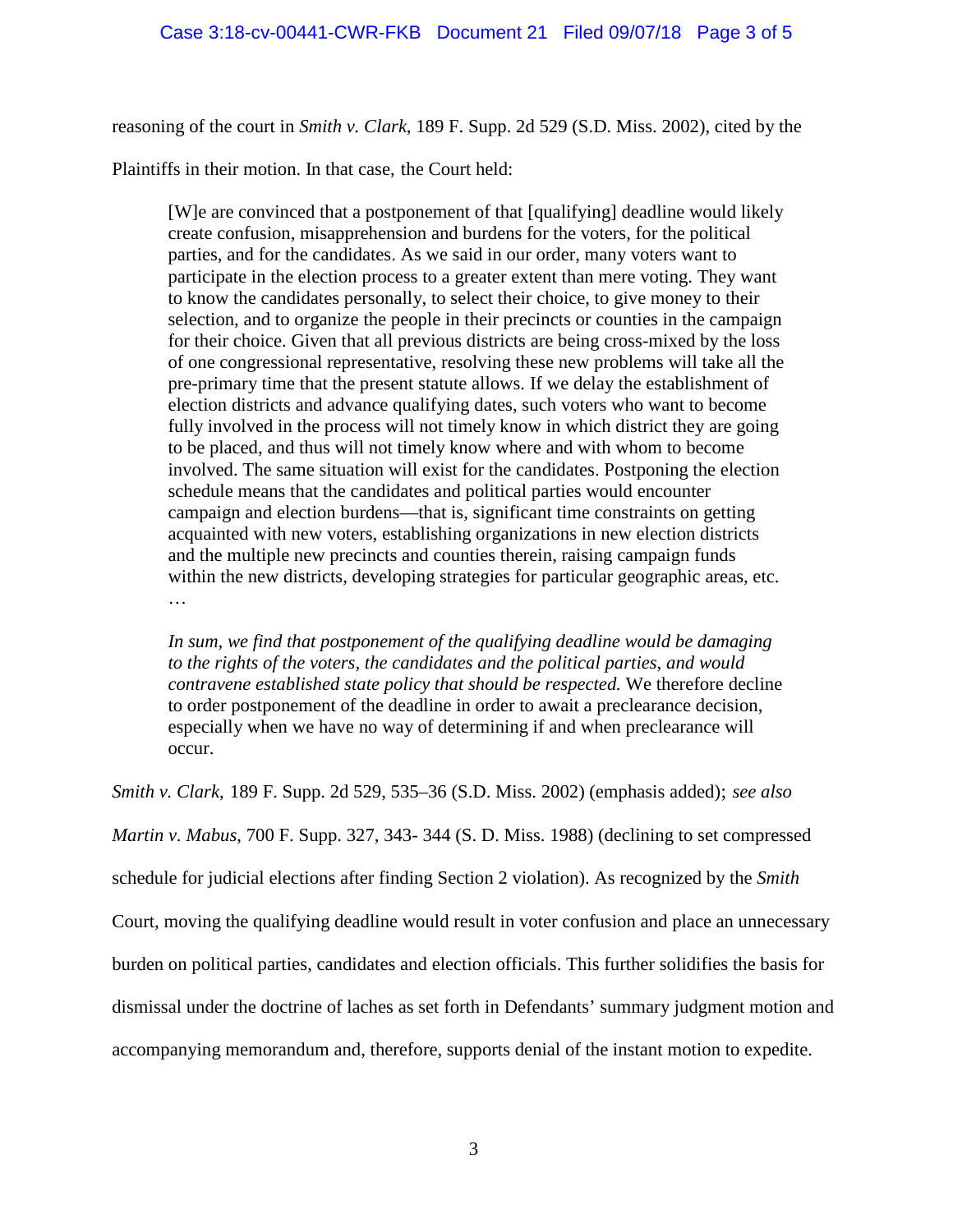#### Case 3:18-cv-00441-CWR-FKB Document 21 Filed 09/07/18 Page 4 of 5

WHEREFORE, PREMISES CONSIDERED, Defendants respectfully request that this

Court deny Plaintiffs' motion to expedite as this case should be dismissed as set forth in

Defendants' pending motion for summary judgment, and that this Court grant such other or

further relief as may be necessary.

RESPECTFULLY SUBMITTED, this the 7<sup>th</sup> day of September, 2018.

Governor Phil Bryant, Secretary of State Delbert Hosemann, and Attorney General Jim Hood in their official capacities of their respective offices and in their official capacities as members of the State Board of Election Commissioners

BY: */s/ Tommie S. Cardin* 

TOMMIE S. CARDIN (MB # 5863) CHARLES E. GRIFFIN (MB #5015) BENJAMIN M. WATSON (MB # 100078) B. PARKER BERRY (MB # 104251)

ITS ATTORNEYS

OF COUNSEL:

BUTLER SNOW LLP Suite 1400 1020 Highland Colony Park Ridgeland, MS 39157 Post Office Box 6010 Ridgeland, MS 39158-6010 Tel: (601) 985-4570 Fax: (601) 985-4500 E-mail: tommie.cardin@butlersnow.com E-mail: charles.griffin@butlersnow.com E-mail: ben.watson@butlersnow.com E-mail: parker.berry@butlersnow.com